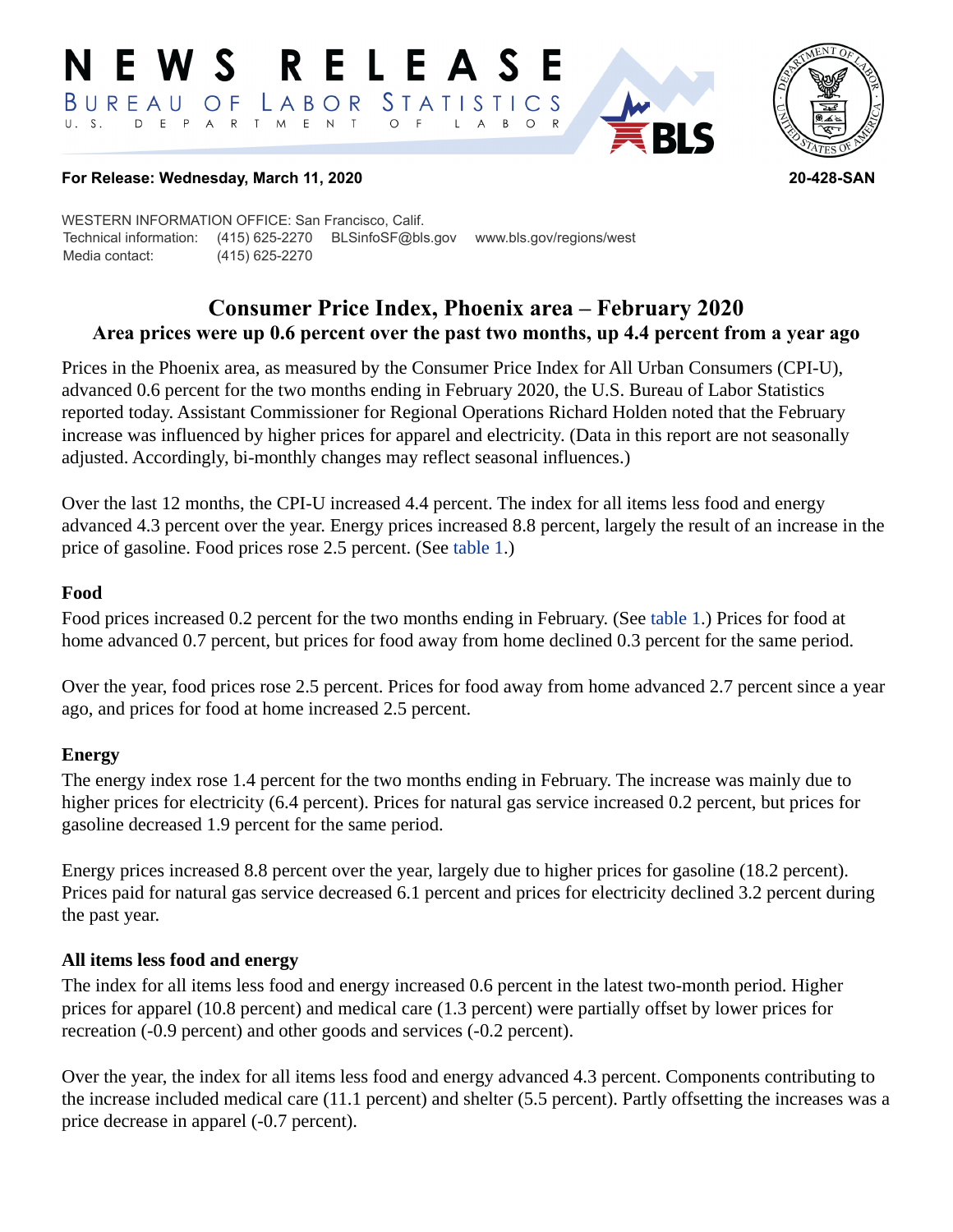# **Consumer Price Index Geographic Revision for 2018**

In January 2018, BLS introduced a new geographic area sample for the Consumer Price Index (CPI). This index changed to a bimonthly publication schedule beginning in February, 2018. Additional information on the geographic revision is available at: [www.bls.gov/cpi/additional-resources/geographic](https://www.bls.gov/cpi/additional-resources/geographic-revision-2018.htm)[revision-2018.htm.](https://www.bls.gov/cpi/additional-resources/geographic-revision-2018.htm)

# **Technical Note**

The Consumer Price Index (CPI) is a measure of the average change in prices over time in a fixed market basket of goods and services. The Bureau of Labor Statistics publishes CPIs for two population groups: (1) a CPI for All Urban Consumers (CPI-U) which covers approximately 89 percent of the total population and (2) a CPI for Urban Wage Earners and Clerical Workers (CPI-W) which covers 28 percent of the total population. The CPI-U includes, in addition to wage earners and clerical workers, groups such as professional, managerial, and technical workers, the self-employed, short-term workers, the unemployed, and retirees and others not in the labor force.

The CPI is based on prices of food, clothing, shelter, and fuels, transportation fares, charges for doctors' and dentists' services, drugs, and the other goods and services that people buy for day-to-day living. Each month, prices are collected in 87 urban areas across the country from about 6,000 housing units and approximately 24,000 retail establishments--department stores, supermarkets, hospitals, filling stations, and other types of stores and service establishments. All taxes directly associated with the purchase and use of items are included in the index.

The index measures price changes from a designated reference date (1982-84) that equals 100.0. An increase of 16.5 percent, for example, is shown as 116.5. This change can also be expressed in dollars as follows: the price of a base period "market basket" of goods and services in the CPI has risen from \$10 in 1982-84 to \$11.65. For further details see the CPI home page on the Internet at [www.bls.gov/cpi](https://www.bls.gov/cpi) and the BLS Handbook of Methods, Chapter 17, The Consumer Price Index, available on the Internet at [www.bls.gov/opub/hom/](https://www.bls.gov/opub/hom/homch17_a.htm) [homch17\\_a.htm](https://www.bls.gov/opub/hom/homch17_a.htm).

In calculating the index, price changes for the various items in each location are averaged together with weights that represent their importance in the spending of the appropriate population group. Local data are then combined to obtain a U.S. city average. Because the sample size of a local area is smaller, the local area index is subject to substantially more sampling and other measurement error than the national index. In addition, local indexes are not adjusted for seasonal influences. As a result, local area indexes show greater volatility than the national index, although their long-term trends are quite similar. **NOTE: Area indexes do not measure differences in the level of prices between cities; they only measure the average change in prices for each area since the base period.**

The Phoenix-Mesa-Scottsdale metropolitan area covered in this release consists of Maricopa and Pinal Counties in the State of Arizona.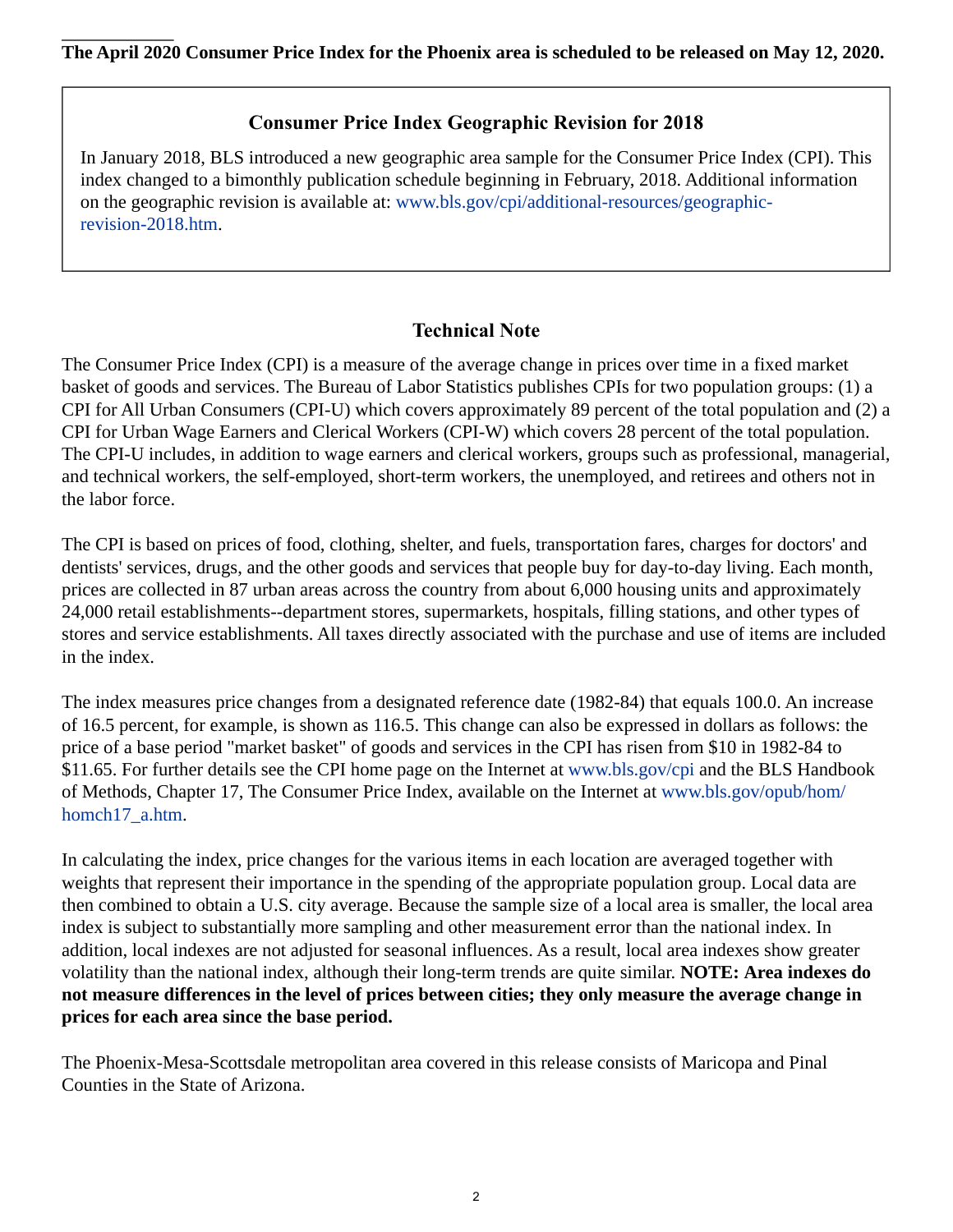Information in this release will be made available to sensory impaired individuals upon request. Voice phone: (202) 691-5200; Federal Relay Service: (800) 877-8339.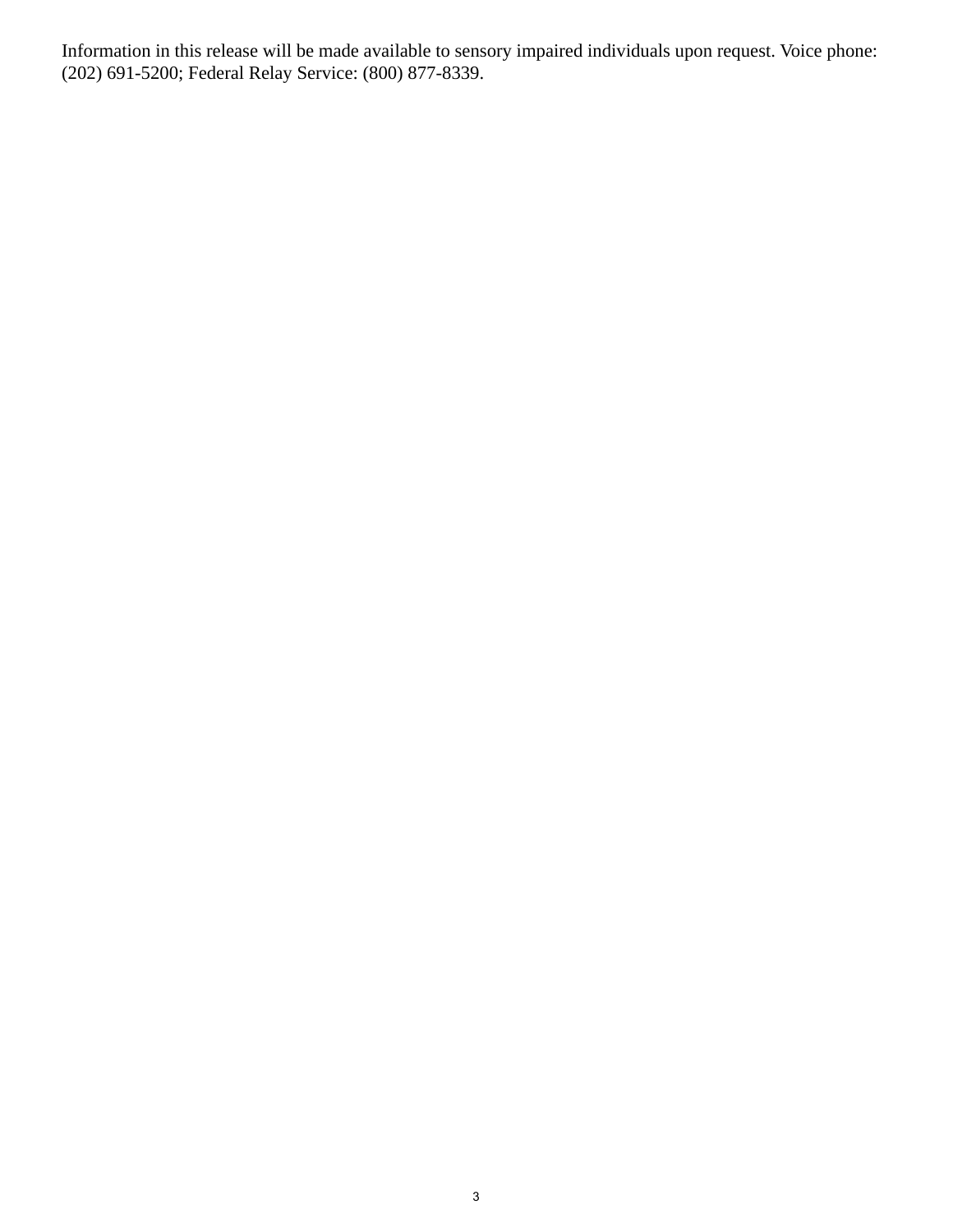#### <span id="page-3-0"></span>**Table 1. Consumer Price Index for All Urban Consumers (CPI-U): Indexes and percent changes for selected periods Phoenix-Mesa-Scottsdale (December 2001=100 unless otherwise noted)**

| Item and Group                             | Indexes      |              |              | Percent change from- |              |              |
|--------------------------------------------|--------------|--------------|--------------|----------------------|--------------|--------------|
|                                            | Dec.<br>2019 | Jan.<br>2020 | Feb.<br>2020 | Feb.<br>2019         | Dec.<br>2019 | Jan.<br>2020 |
| <b>Expenditure category</b>                |              |              |              |                      |              |              |
|                                            | 144.910      |              | 145.746      | 4.4                  | 0.6          |              |
|                                            | 150.694      |              | 150.831      | 2.2                  | 0.1          |              |
|                                            | 151.898      |              | 152.172      | 2.5                  | 0.2          |              |
|                                            | 145.678      | 146.672      | 146.696      | 2.5                  | 0.7          | 0.0          |
| Cereals and bakery products                | 181.429      |              | 189.991      | 6.6                  | 4.7          |              |
| Meats, poultry, fish, and eggs             | 179.956      |              | 180.569      | 1.2                  | 0.3          |              |
| Dairy and related products                 | 119.319      |              | 115.684      | 10.9                 | $-3.0$       |              |
| Fruits and vegetables                      | 128.001      |              | 128.623      | -4.1                 | 0.5          |              |
| Nonalcoholic beverages and beverage        | 107.963      |              | 109.040      | 3.2                  | 1.0          |              |
|                                            | 143.045      |              | 143.844      | 2.9                  | 0.6          |              |
|                                            | 161.633      |              | 161.092      | 2.7                  | $-0.3$       |              |
|                                            | 140.273      |              | 138.534      | -1.1                 | $-1.2$       |              |
|                                            | 150.228      |              | 151.030      | 4.5                  | 0.5          |              |
|                                            | 158.740      | 158.515      | 158.989      | 5.5                  | 0.2          | 0.3          |
|                                            | 168.610      | 168.898      | 168.952      | 7.1                  | 0.2          | 0.0          |
| Owners' equiv. rent of residences          | 157.337      | 157.317      | 157.374      | 5.0                  | 0.0          | 0.0          |
| Owners' equiv. rent of primary residence   | 157.337      | 157.317      | 157.374      | 5.0                  | 0.0          | 0.0          |
|                                            | 147.383      |              | 153.161      | $-2.3$               | 3.9          |              |
|                                            | 142.012      | 150.650      | 150.162      | $-3.4$               | 5.7          | $-0.3$       |
|                                            | 141.646      | 150.288      | 149.829      | $-3.4$               | 5.8          | $-0.3$       |
|                                            | 150.354      | 160.514      | 159.930      | $-3.2$               | 6.4          | $-0.4$       |
| Utility (piped) gas service                | 97.272       | 97.247       | 97.514       | $-6.1$               | 0.2          | 0.3          |
| Household furnishings and operations       | 100.470      |              | 100.854      | 2.1                  | 0.4          |              |
|                                            | 124.325      |              | 137.738      | $-0.7$               | 10.8         |              |
|                                            | 131.396      |              | 130.932      | 6.3                  | $-0.4$       |              |
|                                            | 132.857      |              | 133.305      | 6.5                  | 0.3          |              |
|                                            | 93.747       |              | 94.088       | 2.0                  | 0.4          |              |
|                                            | 96.202       |              | 97.070       | 4.6                  | 0.9          |              |
|                                            | 83.894       |              | 84.526       | $-0.9$               | 0.8          |              |
|                                            | 248.899      | 246.152      | 244.273      | 17.9                 | $-1.9$       | $-0.8$       |
|                                            | 249.343      | 246.558      | 244.723      | 18.2                 | $-1.9$       | $-0.7$       |
| Gasoline, unleaded regular(1)              | 250.250      | 247.376      | 245.490      | 18.5                 | $-1.9$       | $-0.8$       |
| Gasoline, unleaded midgrade(1)             | 260.010      | 257.176      | 254.526      | 16.2                 | $-2.1$       | $-1.0$       |
| Gasoline, unleaded premium(1)              | 248.521      | 246.183      | 244.744      | 16.5                 | $-1.5$       | $-0.6$       |
|                                            | 168.981      |              |              |                      |              |              |
|                                            | 193.813      |              | 196.321      | 11.1                 | 1.3          |              |
|                                            | 119.850      |              | 118.828      | 1.3                  | $-0.9$       |              |
| Education and communication                | 116.267      |              | 116.890      | 0.4                  | 0.5          |              |
| Tuition, other school fees, and child care | 200.384      |              |              |                      |              |              |
|                                            | 150.456      |              | 150.170      | 3.9                  | $-0.2$       |              |
| <b>Commodity and service group</b>         |              |              |              |                      |              |              |
|                                            | 144.910      |              | 145.746      | 4.4                  | 0.6          |              |
|                                            | 124.789      |              | 125.908      | 4.8                  | 0.9          |              |
| Commodities less food & beverages          | 111.511      |              | 113.008      | 6.4                  | 1.3          |              |
| Nondurables less food & beverages          | 150.403      |              | 152.702      | 9.9                  | 1.5          |              |
|                                            | 78.945       |              | 79.835       | 1.7                  | 1.1          |              |
|                                            | 158.777      |              | 159.391      | 4.1                  | 0.4          |              |
| Special aggregate indexes                  |              |              |              |                      |              |              |